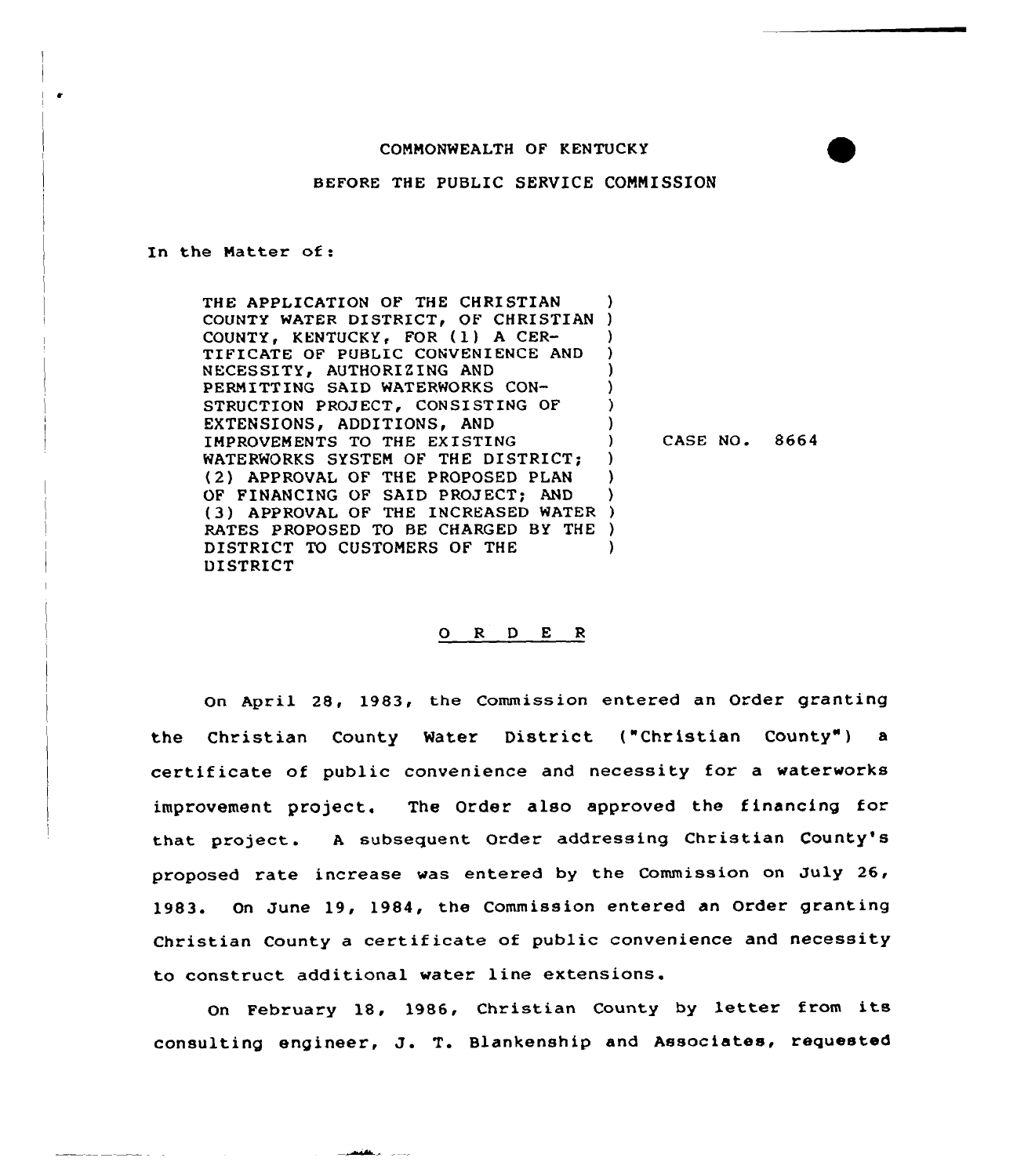authorization to extend water lines to serve an additional 18 customers. On March 7, 1986, the Commission entered an Order reopening the case to consider the merits of the proposal. Supplemental information was filed on March 10, 1986, March 17, 1986, and April 28, 1986.

## FINDINGS AND ORDERS

The Commission, after consideration of the application and evidence of record and being advised, is of the opinion and finds that:

1. Public convenience and necessity require that the additional construction proposed in the supplemental information be performed and that a certificate of public convenience and necessity be granted.

2. The financing plan for the supplemental work consisting of \$41,657 in previously approved funds, and \$4,683 in local contributions should be approved.

3. The Commission's Orders entered April 28, 1983, July 26, 1983, and June 19, 1984, should be affirmed in all other respects.

IT IS THEREFORE ORDERED that:

1. Christian County be and it hereby is granted <sup>a</sup> certificate of public convenience and necessity to proceed with the construction as set forth in the supplemental information herein approved.

2. The financing plan for the proposed construction be and it hereby is approved.

 $-2-$